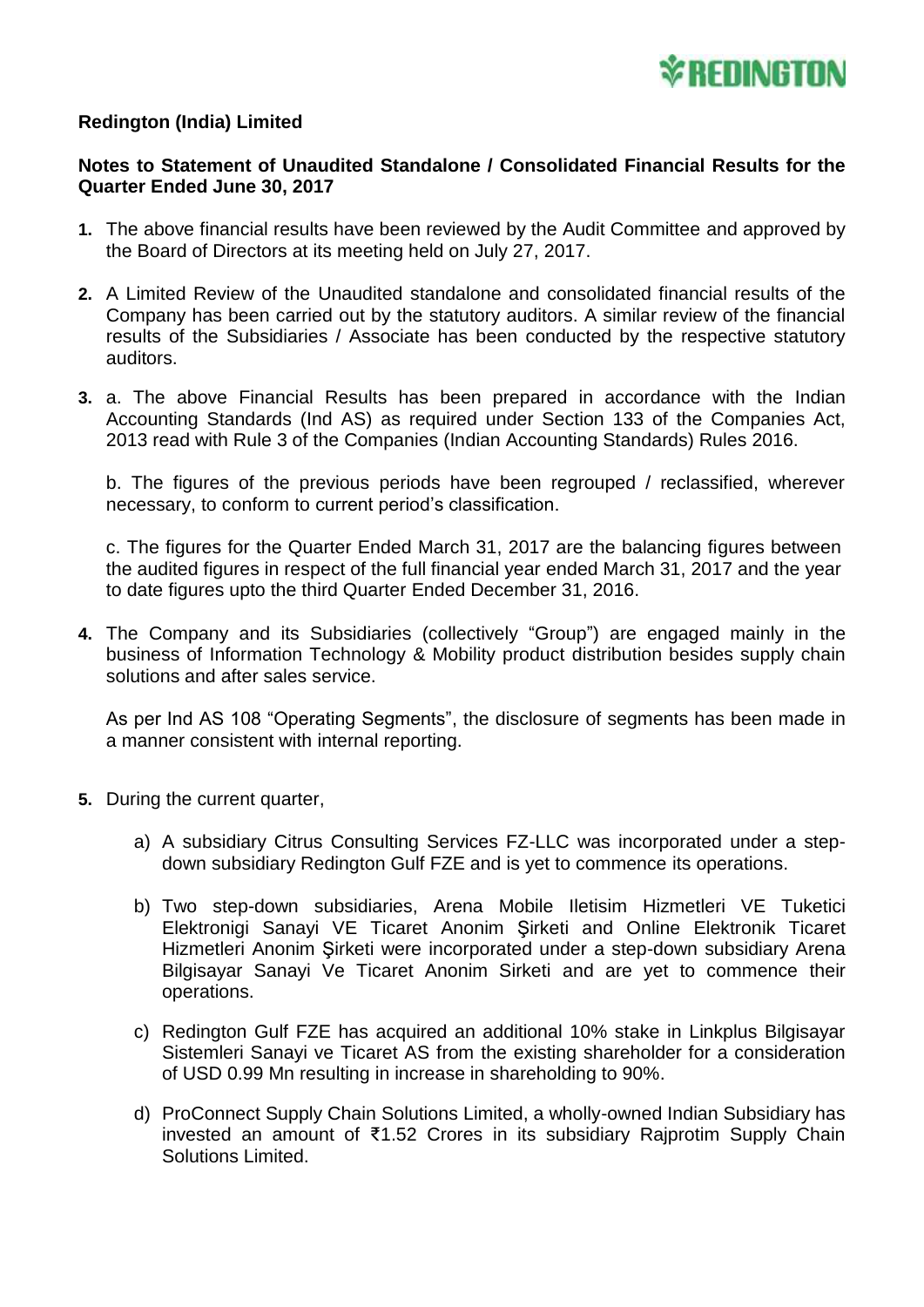

 **₹ in Crores**

- **6.** Subsequent to the quarter, a subsidiary Paynet (KIBRIS) Ödeme Hizmetleri Limited was incorporated under a step-down subsidiary Paynet Ödeme Hizmetleri A.Ş. and is yet to commence its operations.
- **7.** The figures of the current quarter and previous periods have been disclosed in crores in the above results.
- **8.** Pursuant to the Order of National Company Law Tribunal, Chennai Bench, Cadensworth (India) Limited, an erstwhile wholly-owned Subsidiary, was merged with the Company with an Appointed Date of April 1, 2016. The Order has been made effective on July 26, 2017, upon complying with all the relevant requirements under the Companies Act, 2013. Accordingly, the impact of the merger has been given effect to in the above Standalone results. Consequently the figures for all the corresponding previous periods have been restated in the above Standalone financial results and the reconciliation to the figures reported in earlier periods is given below:

|                                                                       | <b>Standalone</b>                                |                              |                             |
|-----------------------------------------------------------------------|--------------------------------------------------|------------------------------|-----------------------------|
| <b>Particulars</b>                                                    | <b>Quarter Ended</b>                             |                              | <b>Year Ended</b>           |
|                                                                       | March 31, 2017<br>(Audited)<br>(Refer note 3(c)) | June 30, 2016<br>(Unaudited) | March 31, 2017<br>(Audited) |
| <b>Profit After Tax reported</b><br>in the earlier periods            | 49.4                                             | 42.7                         | 201.7                       |
| Add: Profit on account of<br>Merger of Cadensworth<br>(India) Limited | 1.5                                              | 1.9                          | 6.7                         |
| Profit After Tax as per<br>the above results                          | 50.9                                             | 44.6                         | 208.4                       |
| <b>Particulars</b>                                                    | As at                                            |                              |                             |
| <b>Other Equity reported in</b><br>the earlier period                 | 1,466.3                                          | ۰                            | 1,466.3                     |
| Add: Effect on account of<br>Merger of Cadensworth<br>(India) Limited | 63.4                                             |                              | 63.4                        |
| Other Equity as per the<br>above results                              | 1,529.7                                          |                              | 1,529.7                     |